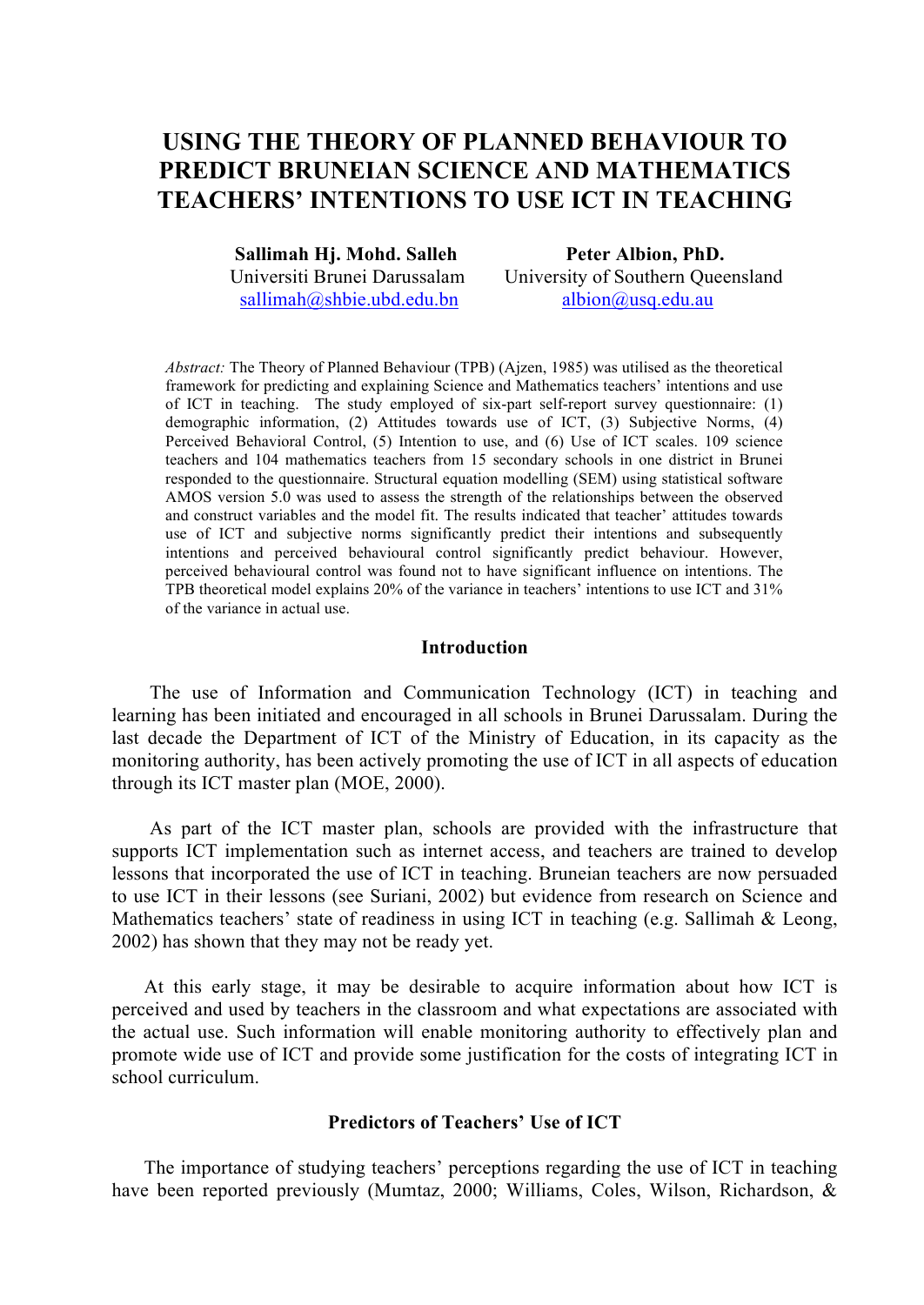Tuson, 2000). Mumtaz's (2000) extensive review of literature associated with teachers' responses to ICT implementation revealed that teacher beliefs about teaching and learning with ICT are central for integration. Williams et al (2000) further supported the necessity for identifying teachers' perceptions of needs and factors influencing their ICT use. The common recommendation from both studies about successful ICT implementation was to provide teachers with a supportive environment. Supportive environment refer to the encouragement and assistance from the significant other people such as colleagues and principals as well as the classroom support in terms of availability of ICT materials and technical assistance.

The support from significant others or *subjective norms* are particularly important for motivating teachers to effectively use ICT in teaching (Marcinkiewicz, 1993-94, 1996). Subjective norms have been shown to be a significant variable for predicting teachers' intentions to use computers (Marcinkiewicz & Regstad, 1996).

Another factor that supports teachers' use of ICT pertains to the availability of relevant software, accessibility to suitable websites, and technical support. Teachers' perceptions of the availability of these factors to enable their use of technology effectively (termed context beliefs or *perceived behavioural control*) were also found to be significant predictors of teachers use of technology in teaching (Lumpe & Chambers, 2001).

Besides subjective norms and perceived behavioural control, teachers' attitudes towards ICT use in teaching are also an important variable for predicting teachers' intention and use of ICT. Support for the significance of *attitude towards ICT use* as a predictor variable has not been reported yet. However, Czerniak, Lumpe, Haney & Beck (1999) showed that teachers will use education technology if they possess positive attitudes towards the use of educational technology.

Most previous studies merely described teacher characteristics, factors affecting ICT use and frequency of use. This study attempted to identify fundamental mechanisms that explain the factors affecting the use of ICT by taking a rigorous theoretical approach to investigate some psychological determinants of ICT use: attitudes towards use, subjective norms, and perceived behavioural control, to predict and explain intention to use and actual behaviour of using ICT in teaching.

Zint (2002) compared three attitude-behaviour theories: theory of reasoned action, theory of planned behaviour and the theory of trying to determine which theory best predict science teachers' intention to incorporate environmental risk education. Using mail questionnaires with a large sample of 1336 teachers, she concluded that the theory of planned behaviour provided the best attitude-behavioural model for predicting science teachers to act. Therefore, this study will apply the TPB in an attempt to investigate Bruneian Science and Mathematics teachers' intentions and use of ICT in teaching.

## **Theoretical Framework**

Ajzen's (1985) Theory of Planned Behaviour (TPB) is considered a useful theoretical framework for this study because of its success in predicting and explaining various human behaviours (Ajzen & Fishbein, 1980) and empirical data supports its usefulness (Armitage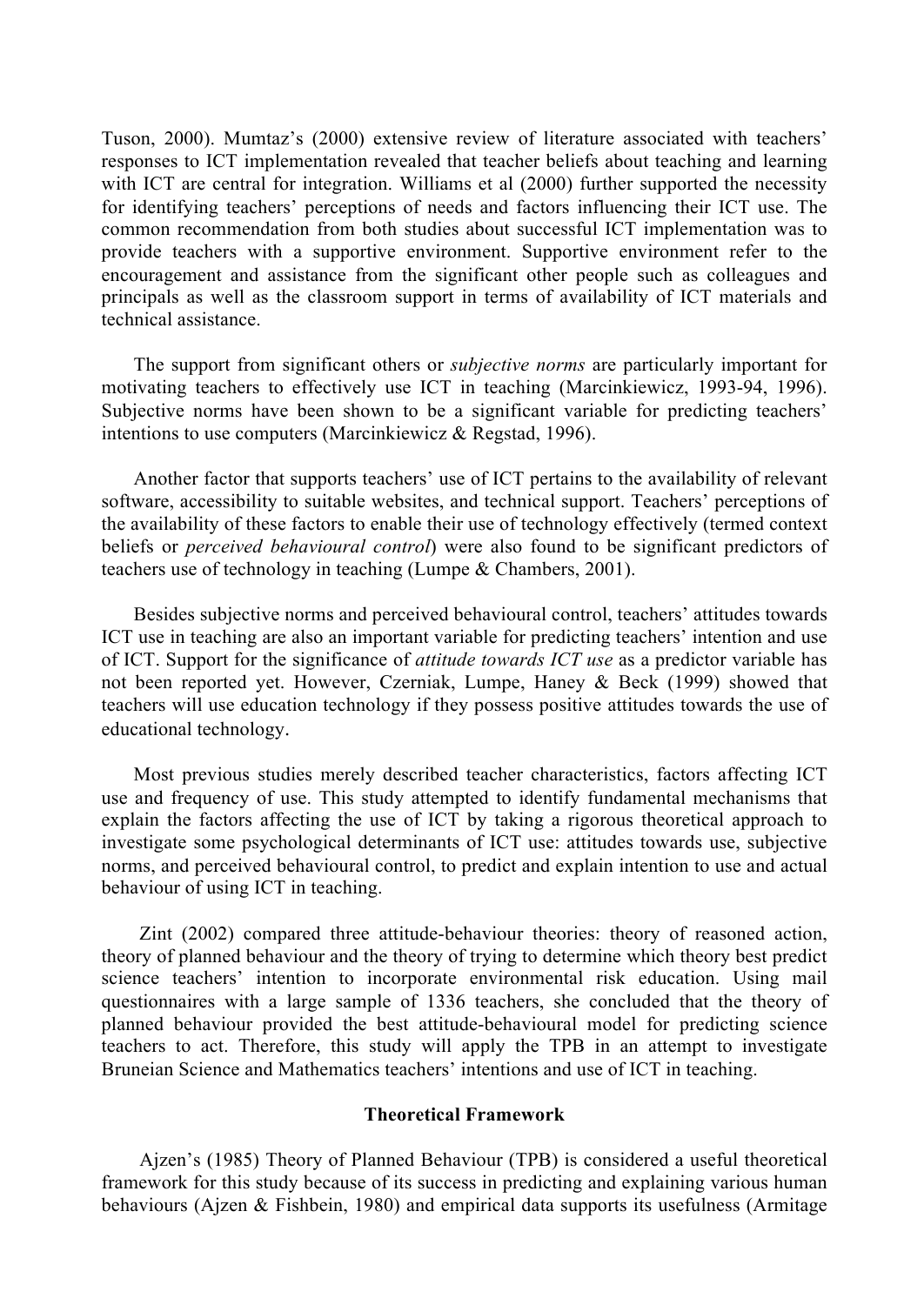& Conner, 2001; Sutton, 1998; Zint, 2002). The TPB postulates that *behaviour* (B) may be predicted by *intention* (I) to engage in the behaviour (*viz.* in this study, the use of ICT) and *perceived behavioural control* (PBC), which is a measure of the anticipated ease or difficulty of performing the behaviour. Intentions, in turn, are influenced by *attitudes* (AB) towards the behaviour and *subjective norms* (SN), which are the perceived social pressures to perform or not perform the behaviour.

In this study, teachers' *attitudes* towards classroom use of ICT were measured using items in which teachers rated their perceptions about the outcome of their using ICT in teaching, such as making their teaching more interesting, more diverse, and improving their teaching, and their feelings towards using ICT, such as enjoyment and desire to use more ICT materials.

Items related to *subjective norms* (SN) probed teachers' perceptions of pressures from significant others such as principals, colleagues, students, the profession more generally and the government's aspirations for ICT use across the curriculum. *Perceived behavioural control* (PBC) were measured using items that represent the extent to which teachers perceive that the availability of resources and other factors such as support from parents, other teachers and technicians and time for planning and developing ICT resources may enable them to teach effectively using ICT. Samples of the ICTE questionnaire items are shown in Table 1.

## **Research Questions**

This study used the TPB as a theoretical framework to examine how the theory constructs (AB, SN, and PBC) may be used to predict and explain science and mathematics teachers' intentions and use of ICT in teaching. The following specific research questions were formulated to achieve the aims of the study:

- 1. How are teachers' attitudes towards use of ICT in teaching (AB), the influence of subjective norms (SN) and perceived behavioural control (PBC) with regard to ICT related to teacher intention to use (I) and actual use of ICT (B)?
- 2. To what extent does the TPB provide a basis for predicting and explaining teachers' use of ICT in their teaching?

#### **Methodology**

A survey questionnaire was employed in this study to obtain quantitative data that was used to establish the basis for wider generalization. The items of the questionnaire were used as the observed variables to measure the constructs of the TPB (attitude, subjective norms, and perceived behavioural control) that underpins this research.

# *Instrumentation and Participants*

The Information and Communication Technology in Education (ICTE) survey questionnaire consisted of 6-parts:

• 10 items relating to demographic characteristics;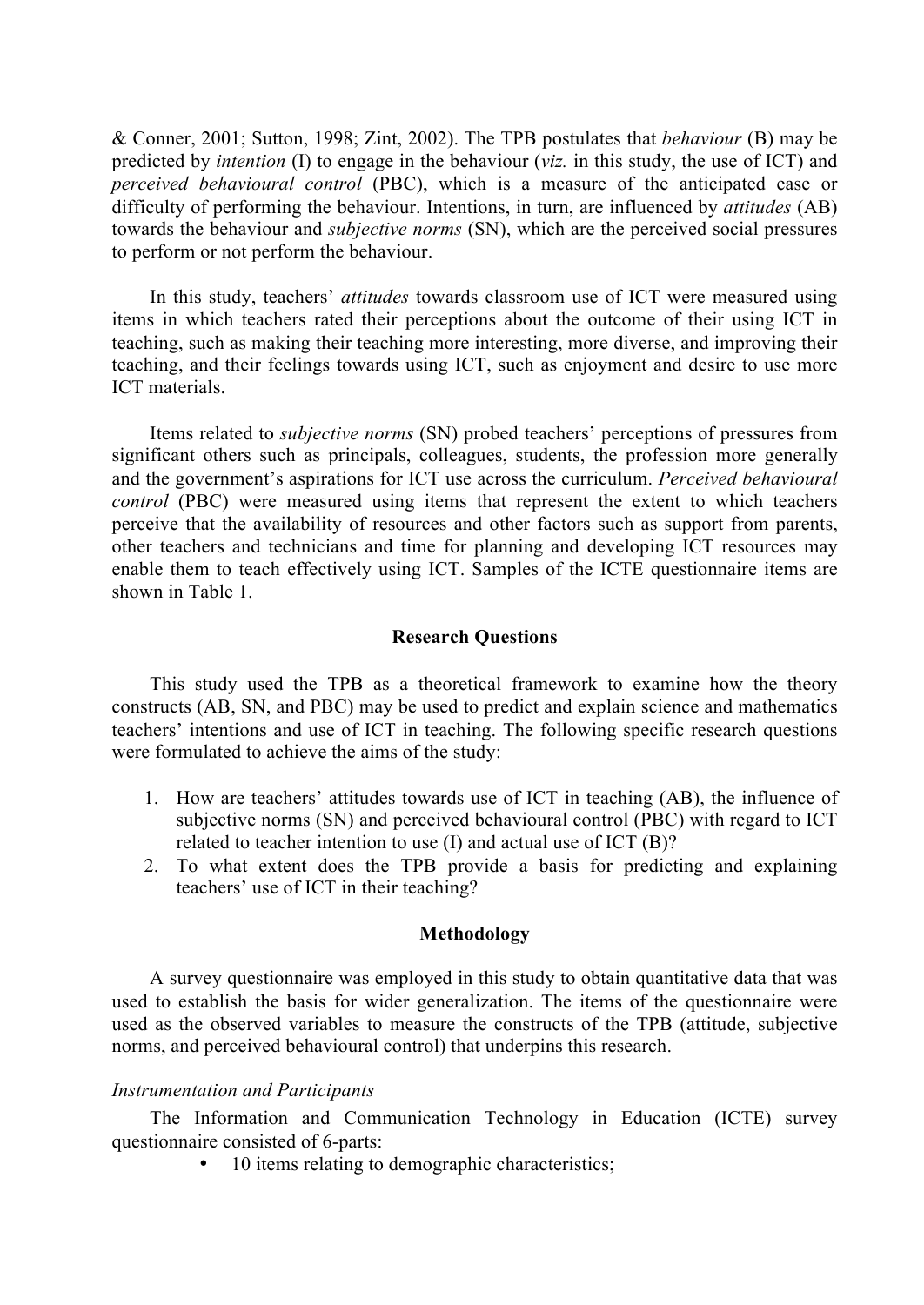- 11 items relating to teachers' attitudes towards ICT implementation in the classroom;
- 5 items for subjective norms;
- 12 items for perceived behavioural control;
- 5 items relating to teachers' intention to implement ICT in teaching; and<br>• 12 items related to the use of ICT in the classroom
- 12 items related to the use of ICT in the classroom.

The participants were 109 science and 104 mathematics teachers from fifteen government secondary schools in one district in Brunei Darussalam.

## *Analysis of data*

A path-analytic model in conjunction with a causal theory, Theory of Planned Behaviour was used to evaluate the predictor variables (attitudes towards the behaviour (AB), subjective norms (SN) and perceived behavioural control (PBC) for the dependent variables: teachers' intention to implement ICT in teaching (I), and behaviour of implementing ICT (B).

Both validity and reliability of the observed variables were assessed by standard regression weights  $(\lambda)$  and squared multiple correlation (SMC) respectively using exploratory factor analysis (EFA) and confirmatory factor analysis (CFA).

The strength of the relationships between the observed and latent variables and the model fit were determined by structural equation modelling (SEM) method of analysis. The statistical software (AMOS Version 5.0) was employed to assess the full model of SEM. A full SEM model consists of a measurement model (which includes a set of connections between the observed and latent variables) and a structural model (which includes the latent variables connecting to each other). In this study, the observed variables are made up of the items of the questionnaire, whilst the latent variables are the theory constructs.

Exploratory factor analysis using SPSS 10.0 was employed as a preliminary examination of the measurement model in order to investigate whether the *a priori* fivefactor structure of the observed variables is the same as the proposed measurement model. For this study, the maximum likelihood (ML) extraction method was used with Promax rotations, a method of oblique factor rotations that allows for correlations among measures. A factor loading of .3 was used as the lower cut-off value as recommended for exploratory studies (Tabachnick & Fidell, 2000).

According to the results, 49.93% of total variation was accounted for in this factor solution. The EFA test results indicated some of the items were loaded to their hypothesized factor. Those factors that exhibited double loading and factor loading lower than .3 were removed from the subsequent analysis.

Confirmatory factor analysis and structural equation modelling were conducted simultaneously using AMOS 5.0 by specifying the model using the observed variables that show factor loading above .3 and estimating using the maximum likelihood (ML) technique. The model was re-specified (see Figure 1) by removing items that showed validity lower than .7 or reliability lower than .5, the cut-off values for adequate analysis as recommended by Bagozzi & Yi (1988)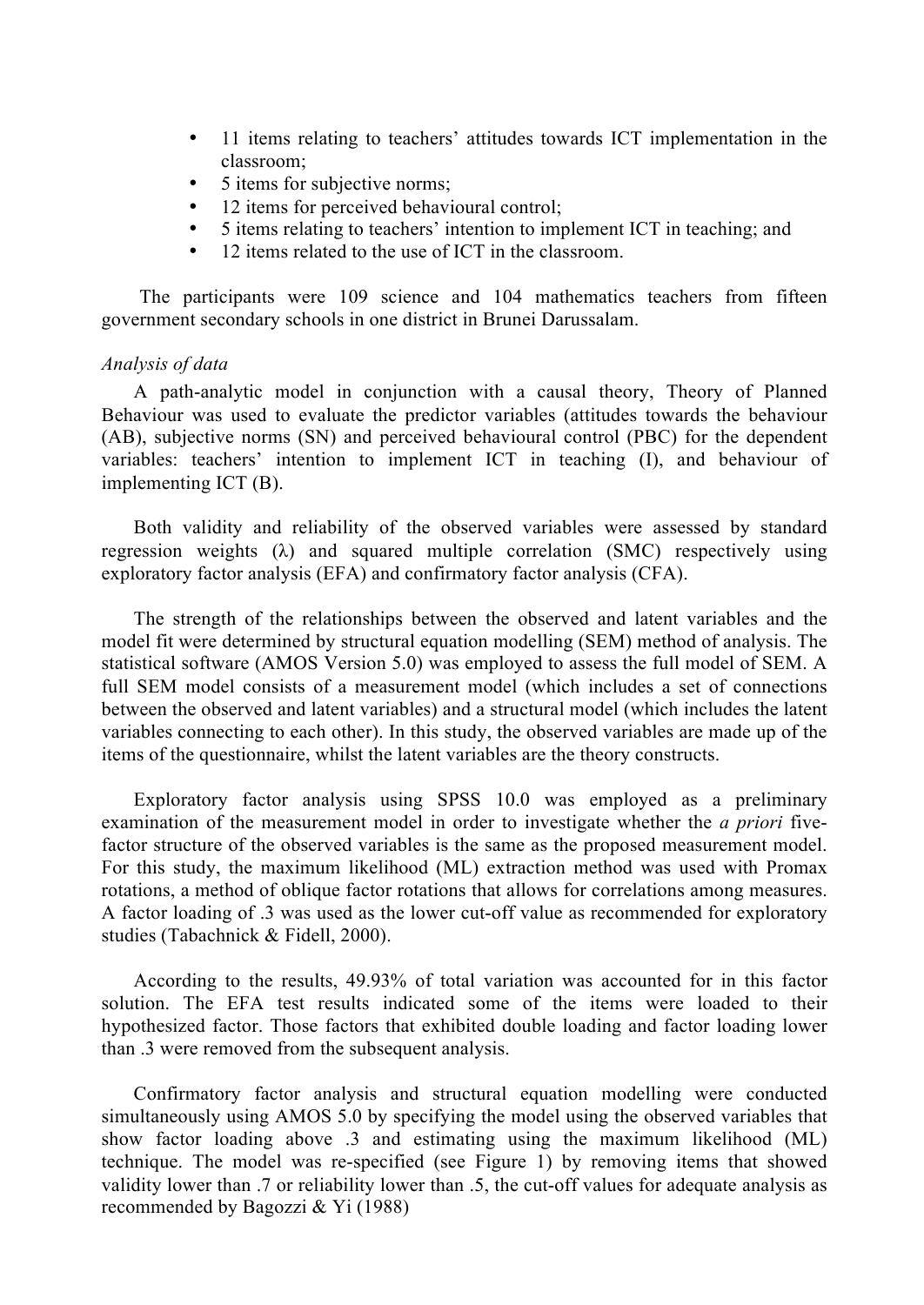The final items of the re-specified model and their respective standardized regression weights and squared multiple correlations, used for SEM analysis are shown in Table 1. The standardized regression weights and squared multiple correlations for the observed variables in the re-specified model are significant at  $p<0.00$ , hence confirming the reliability and validity of the observed variables in measuring the respective constructs. For instance, attitude towards ICT use are measured by the observed variables *more*  $(\lambda = 8)$ , SMC=.65), *interest* (λ=.94, SMC=.88) and *improve* (λ=.83, SMC=.68).

SEM analysis depends upon assumptions of multivariate normality, linearity, and absence of outliers and is sensitive to missing variables and sample size (Tabachnick & Fidell, 2000). Using SPSS, these assumptions were assessed and the results provided support for the use of SEM. A relatively straight line in a normal probability plot of standardized residuals indicated normality and a rectangular pattern of distribution of residuals in a scatter plot point to the absence of multi-collinearity and singularity. There were no outliers or missing data. The sample size (N=213) in this study is considered adequate as it fulfils the requirement of a minimum of 200 subjects for small to medium model (Boomsma, 1983). The re-specified structural equation model assessed the effects of three independent variables (AB, SN, and PBC) and two dependent variables (I and B).

## Table 1

| Observed                   | <b>ICTE</b> Questionnaire Item                                                                | λ   | <b>SMC</b> |
|----------------------------|-----------------------------------------------------------------------------------------------|-----|------------|
| Variable                   |                                                                                               |     |            |
| AB                         |                                                                                               |     |            |
| More                       | I would like to use more ICT in my teaching.                                                  | .80 | .65        |
| Interest                   | Using ICT in my teaching makes my lessons more interesting.                                   | .94 | .88        |
| Improve                    | Using ICT improves the presentation of materials in my lessons.                               | .83 | .68        |
|                            |                                                                                               |     |            |
| SN                         |                                                                                               |     |            |
| Principal                  | My use of ICT is influenced by my principal's opinions.                                       | .87 | .76        |
| Student                    | My use of ICT is influenced by my students' opinions.                                         | .93 | .86        |
| Government                 | My use of ICT is influenced by my government's opinions.                                      | .89 | .79        |
|                            |                                                                                               |     |            |
| <b>PBC</b>                 | The following factors would enable me to teach effectively using ICT:                         |     |            |
| Resource                   | Resources (educational software)                                                              | .81 | .66        |
| Professed                  | Professional development opportunities on using ICT in teaching.                              | .80 | .64        |
| Internet                   | Access to the Internet.                                                                       | .79 | .62        |
| Quality                    | Quality software                                                                              | .84 | .70        |
| Physical                   | Physical classroom structures                                                                 | .72 | .52        |
|                            |                                                                                               |     |            |
| Ī                          |                                                                                               |     |            |
| Intend                     | I intend to use ICT in presenting my lessons this month.                                      | .92 | .85        |
| Prepare                    | I am likely to use ICT in preparing for my teaching this month.                               | .87 | .76        |
| Instruct<br>$\overline{B}$ | I intend to instruct my students to use ICT materials during my lessons this month.           | .93 | .86        |
| Netuse                     | My teaching often requires students to use the internet for research purposes such as to seek | .72 | .52        |
|                            | out a solution.                                                                               |     |            |
| Webuse                     | I utilize the newest software and web-based innovations in my instructions.                   | .75 | .56        |
|                            | <i>Note.</i> Cut-off value: validity, $\lambda$ >.7, item reliability, SMC > .5               |     |            |

*Measurement items, reliability and validity of re-specified model*

## **Results**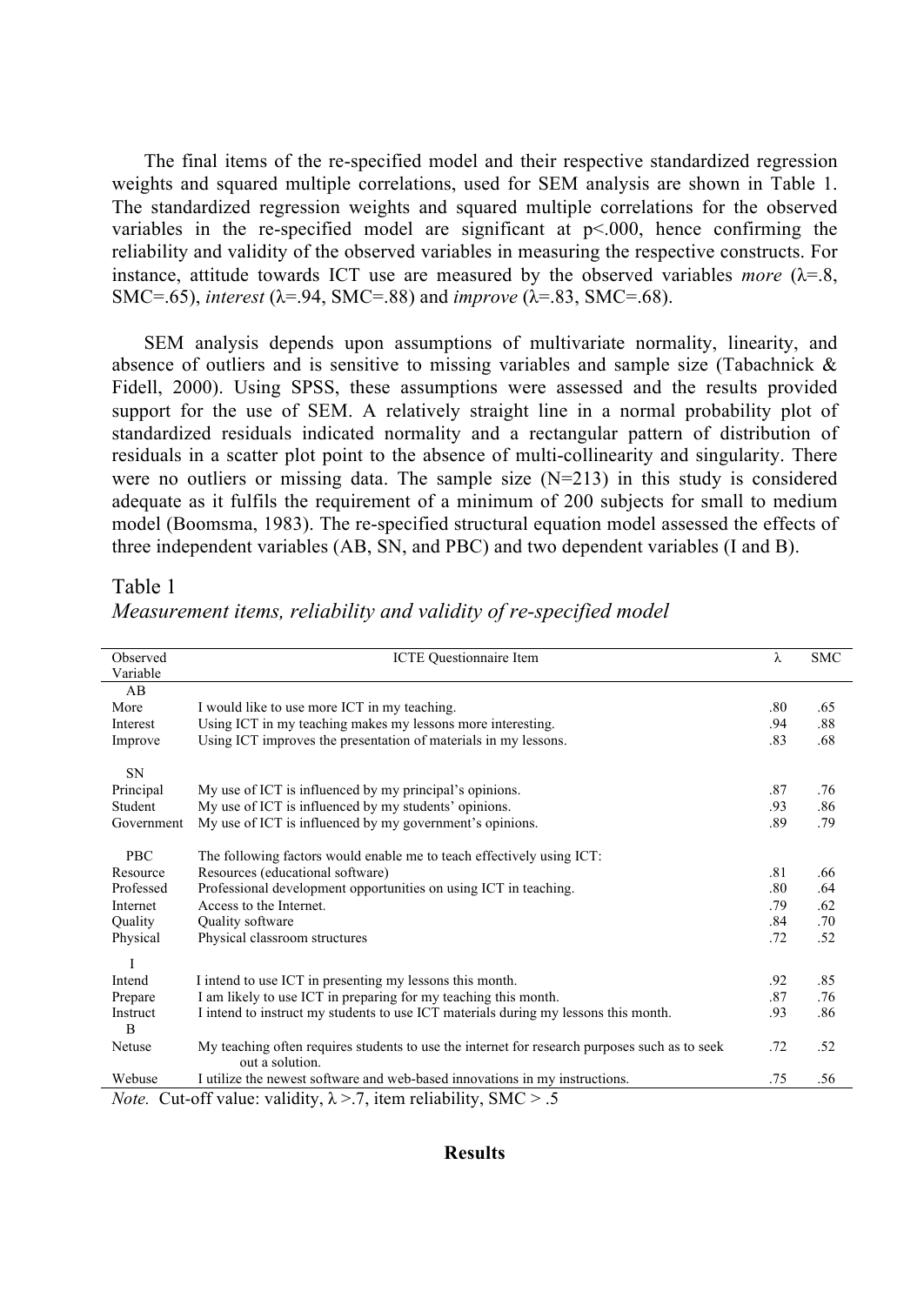The first research question sought to examine the strength of each of the TPB constructs (AB, SN, and PBC) in predicting intention (I) and behaviour (B). The respecified structural model (illustrated by ellipses with thick arrows connecting the latent variables in Figure 1) is examined. The standardized regression weights  $(\lambda)$ , denoted by the number accompanying the path arrows in Figure 1 indicates the strength of relationships and are tabulated in detail in Table 2.



*Figure 1. TPB Model specification, standardized estimates and squared multiple correlations.*

As shown in Table 2, attitude towards the behaviour  $(\lambda = 38, p = .000)$  and subjective norms ( $\lambda$ =.17, p=.016) significantly predict teachers' intentions. Teacher's intentions also predict behaviour ( $\lambda = 46$ ) significantly at p= .000. Perceived behavioural control does not predict intention ( $\lambda$ =.00) but predicts behaviour ( $\lambda$ =.21) significantly at p<.01

The squared multiple correlation coefficients (denoted by the number at the top right hand corner of the relevant ellipses in Figure 1) indicate the amount of variance explained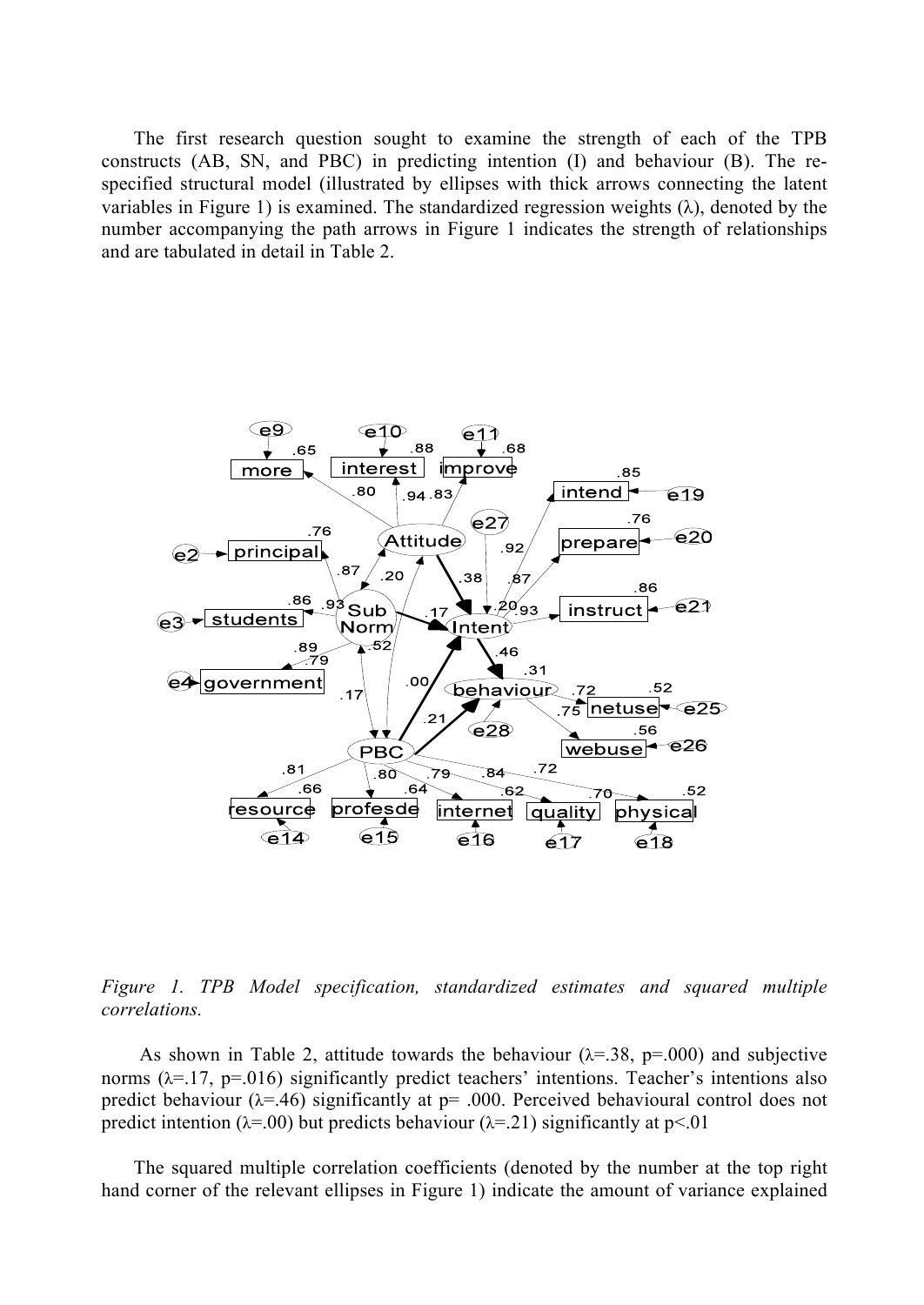by the variables. It can be seen that AB, SN and PBC explained only 20% of the variance in intentions (I), whilst AB, SN, and PBC explained 31% of the variance in behaviour (B).

| Sundaraized Regression Weights (X) for model pains |                                         |                    |      |              |  |  |  |
|----------------------------------------------------|-----------------------------------------|--------------------|------|--------------|--|--|--|
| <b>MODEL PATH</b>                                  |                                         |                    | λ    | Significance |  |  |  |
| Intent                                             | $\leftarrow$                            | Attitude           | .38  | $p = 000$    |  |  |  |
| Intent                                             | $\hspace{0.1em} <\hspace{0.1em} \ldots$ | Subjective<br>Norm | .17  | $p = 016$    |  |  |  |
| Intent                                             | $\leftarrow$                            | <b>PBC</b>         | .00. | $p = 0.952$  |  |  |  |
| Behaviour                                          | $\leftarrow$                            | <b>PBC</b>         | .21  | $p=.009$     |  |  |  |
| Behaviour                                          | <---                                    | Intent             | .46  | $p = 000$    |  |  |  |

Table 2 *Standardized Regression Weights (λ) for model paths*

The second research question sought to examine the extent to which the TPB provides a basis for predicting teachers' intentions and use of ICT in their teaching. The full model was assessed using the overall fit indices provided by AMOS 5.0. The result of the model assessments is presented with the criteria for acceptable model fit (Bagozzi & Yi, 1988) in Table 3.

Table 3

| Assessment of model fit for TPB |
|---------------------------------|
|---------------------------------|

| $11.00$ coolitional of the case for for |                                                 |                                          |  |  |  |  |
|-----------------------------------------|-------------------------------------------------|------------------------------------------|--|--|--|--|
| Fit                                     | Measurement<br>Model                            | Recommended values<br>for acceptable fit |  |  |  |  |
| Chi-square $(\chi^2)$                   | $\chi^2$ <sub>96</sub> =131.29<br>$(p = 0.000)$ | Small chi-square<br>(p > 0.05)           |  |  |  |  |
| Normed chi-square $((\chi^2/df))$       | 1.368                                           | Between 1.0 and 2.0                      |  |  |  |  |
| Goodness-of-Fit Index (GFI)             | .932                                            | Over $.9$                                |  |  |  |  |
| Goodness-of-Fit<br>Adjusted             | .904                                            | Over $.8$                                |  |  |  |  |
| Index (AGFI)                            |                                                 |                                          |  |  |  |  |
| Normed Fit Index (NFI)                  | .944                                            | Over $9$                                 |  |  |  |  |
| Tucker-Lewis Index (TLI)                | .980                                            | Over $.9$                                |  |  |  |  |
| Root Mean Square Residual               | .050                                            | Lower than 08                            |  |  |  |  |
| (RMR)                                   |                                                 |                                          |  |  |  |  |
| Root Mean Square Residual               | .050                                            | Lower than 08                            |  |  |  |  |
| of<br>Approximation<br>Error            |                                                 |                                          |  |  |  |  |
| (RMSEA)                                 |                                                 |                                          |  |  |  |  |
|                                         |                                                 |                                          |  |  |  |  |

The TPB model meets all the "goodness of fit" indices as indicated in Table 3 except for the criteria of insignificant chi-square. However, the model fit assessment is based on a combination of various goodness-of-fit criteria which indicates an acceptable fit to the data and that there is not enough evidence to reject the model. The model can predict 20% of the variance in teachers' intentions to use ICT and 31% of the variance in actual use

# **Conclusions and recommendations**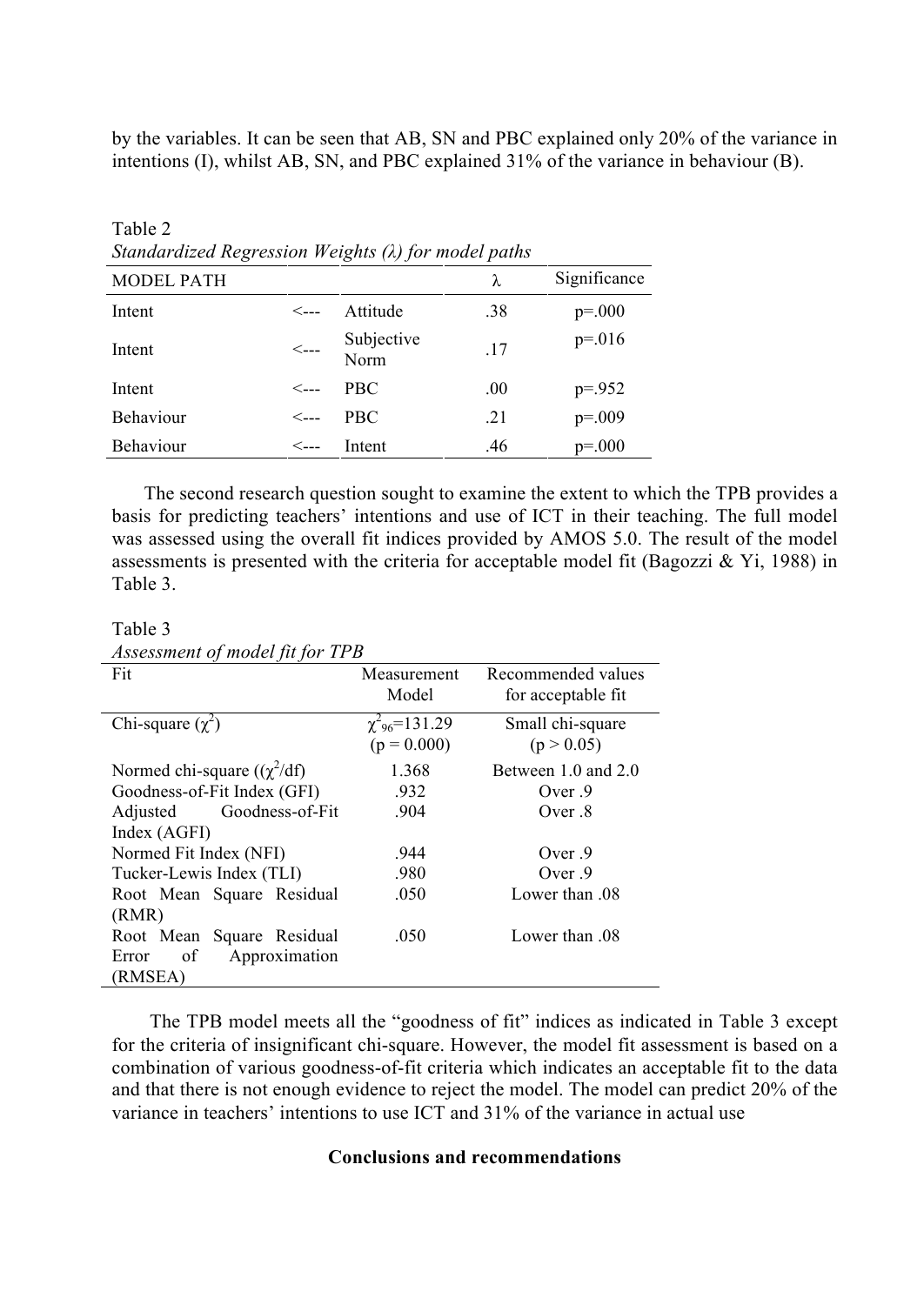Ajzen's theory of planned behaviour (TPB), a widely applied social-psychological model, was employed to provide theoretical understanding of the influence of teachers' attitudes and their perceptions of the opinions of significant others on their use of ICT for predicting their actual use of ICT in teaching.

The assessment results of the TPB model indicated a good fit in explaining and predicting teachers' intentions and behaviour. Teachers' attitudes towards use of ICT and subjective norms significantly predict their intentions and subsequently intentions and perceived behavioural control significantly predict behaviour. However, perceived behavioural control was found not to have significant influence on intentions.

The TPB model was shown to be a good fit for explaining intention and behaviour of teachers in using ICT. However, it performs comparatively poor in terms of explaining power for intention, which meta-analyses shows that TPB model explains 40%-50% average of the variance in intention. Nevertheless, it performs well within the 19%-38% average of the variance in behaviour (Sutton, 1998). In this study, the TPB explains 20 % of the observed variance in intentions and 31% of the observed variance in behaviour.

In conclusion, these findings show that a combination of teachers' attitudes, subjective norms and perceived behavioural control explain a small percentage of teachers' intentions to use ICT in teaching and their actual use. The influence of other latent variables may also contribute to teacher decisions about ICT use, such as the effect of demographic variables (Ajzen & Fishbein, 1980), other variables such as past behaviour/habit, moral norms, selfidentity, and affective beliefs (Conner & Armitage, 1998). It is therefore recommended that future research include these variables in investigations.

## **References**

- Ajzen, I. (1985). From intentions to actions: A theory of planned action. In J. Kuhl; & J. Beckman (Eds.), *Action control: From cognition to behaviour* (pp. 11-39). New York: Springer.
- Ajzen, I., & Fishbein, M. (1980). *Understanding attitudes and predicting social behaviour*. Englewood Cliffs, NJ: Prentice Hall.
- Armitage, C. J., & Conner, M. (2001). Efficacy of the theory of planned behaviour: A meta-analytic review. *British Journal of Social Psychology, 40*(4), 471-499.
- Bagozzi, R. P., & Yi, Y. (1988). On the evaluation of structural equation models. *Journal of Academy of Marketing Science, 16*(1), 74-94.
- Boomsma, A. (1983). On the robustness of LISREL (maximum likelihood estimation) against small sample size and nonnormality. PhD. Thesis, University of Groningen, The Netherlands.
- Czerniak, C. M., Lumpe, A. T., Haney, J. J., & Beck, J. (1999). *Teachers' beliefs about using educational technology in the science classroom*. Retrieved, 2002, from the World Wide Web: http://smi.curtin.edu.au/ijet/v1n2/czerniak/index.html
- Conner, M., & Armitage, C. J. (1998). Extending the Theory of Planned Behaviour: A review and avenues for further research. *Journal of Applied Social Psychology, 28*(15), 1429-1464.